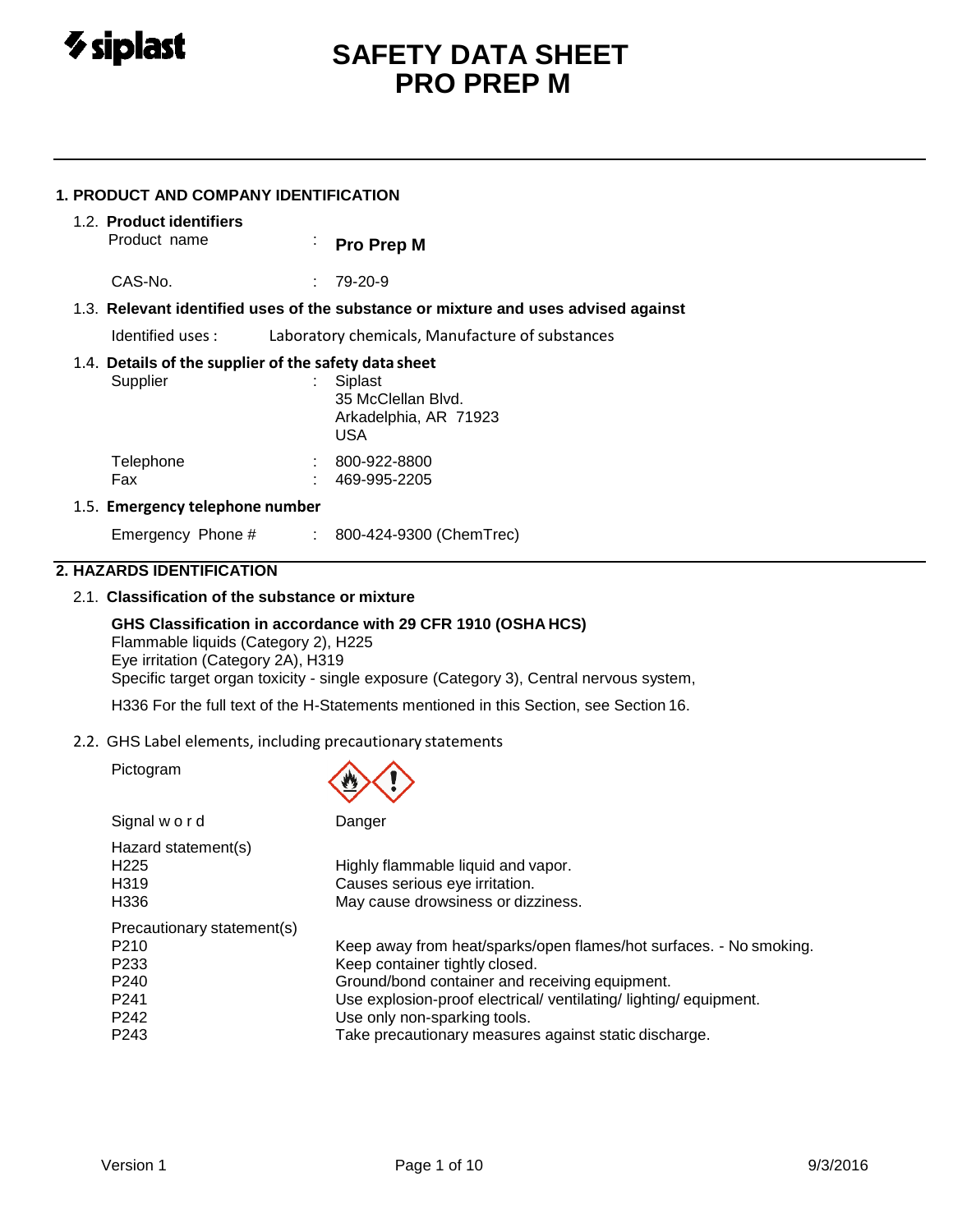

| P <sub>261</sub><br>P <sub>264</sub><br>P <sub>271</sub> | Avoid breathing dust/ fume/ gas/ mist/ vapors/ spray.<br>Wash skin thoroughly after handling.<br>Use only outdoors or in a well-ventilated area. |
|----------------------------------------------------------|--------------------------------------------------------------------------------------------------------------------------------------------------|
| P <sub>280</sub>                                         | Wear protective gloves/ eye protection/ face protection.                                                                                         |
| $P303 + P361 + P353$                                     | IF ON SKIN (or hair): Take off immediately all contaminated clothing. Rinse skin with<br>water/shower.                                           |
| $P304 + P340 + P312$                                     | IF INHALED: Remove person to fresh air and keep comfortable for breathing. Call a<br>POISON CENTER or doctor/ physician if you feel unwell.      |
| $P305 + P351 + P338$                                     | IF IN EYES: Rinse cautiously with water for several minutes. Remove contact lenses, if<br>present and easy to do. Continue rinsing.              |
| $P337 + P313$                                            | If eye irritation persists: Get medical advice/attention.                                                                                        |
| P370 + P378                                              | In case of fire: Use dry sand, dry chemical or alcohol-resistant foam to extinguish.                                                             |
| $P403 + P233$                                            | Store in a well-ventilated place. Keep container tightly closed.                                                                                 |
| P403 + P235<br>P405                                      | Store in a well-ventilated place. Keep cool.<br>Store locked up.                                                                                 |
| P <sub>501</sub>                                         | Dispose of contents/ container to an approved waste disposal plant.                                                                              |

2.1. Hazards not otherwise classified (HNOC) or not covered by GHS Repeated exposure may cause skin dryness or cracking.

## **3. COMPOSITION/INFORMATION ON INGREDIENTS**

## 3.1 **Substances**

| Formula          | : $C_3H_6O_2C_3H_6O_2$ |
|------------------|------------------------|
| Molecular weight | $: 74.08$ g/mol        |
| CAS-No.          | $: 79-20-9$            |
| EC-No.           | $: 201 - 185 - 2$      |
| Index-No.        | 607-021-00-X           |
|                  |                        |

## **Hazardous components**

| Component             | Classification                                                               | Concentration |
|-----------------------|------------------------------------------------------------------------------|---------------|
| <b>Methyl acetate</b> |                                                                              |               |
|                       | Flam. Liq. 2; Eye Irrit. 2A;<br>  STOT SE 3; H225, H319,<br>H <sub>336</sub> | $\leq$ 100 %  |

For the full text of the H-Statements mentioned in this Section, see Section 16.

## **4. FIRST AID MEASURES**

## 4.1 **Description of first aid measures General advice**

Consult a physician. Show this safety data sheet to the doctor in attendance. Move out of dangerous area.

#### **If inhaled**

If breathed in, move person into fresh air. If not breathing, give artificial respiration. Consult a physician.

## **In case of skin contact**

Wash off with soap and plenty of water. Consult a physician.

## **In case of eye contact**

Rinse thoroughly with plenty of water for at least 15 minutes and consult aphysician.

## **If swallowed**

Do NOT induce vomiting. Never give anything by mouth to an unconscious person. Rinse mouth with water. Consult a physician.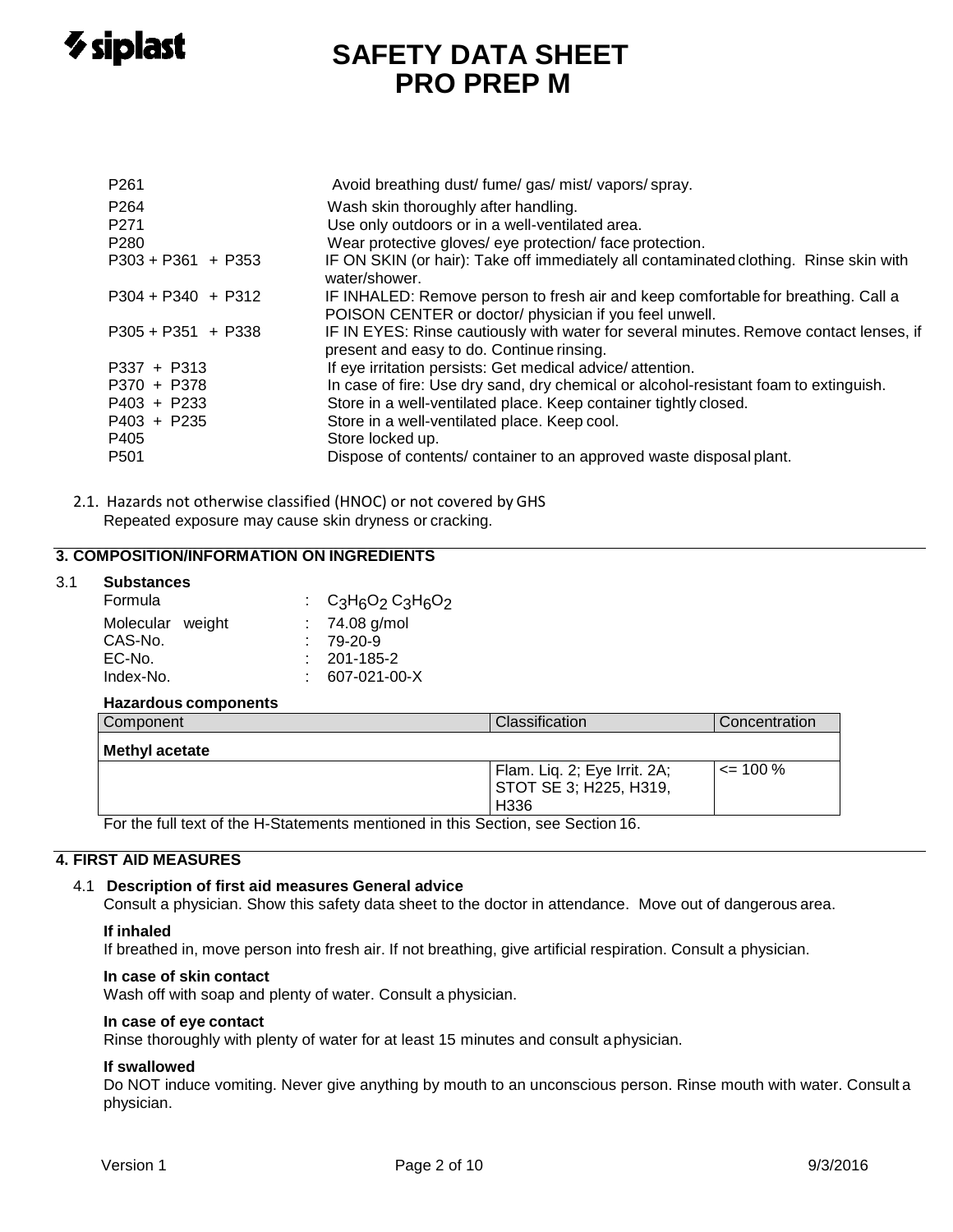

- 4.2 **Most important symptoms and effects, both acute anddelayed** The most important known symptoms and effects are described in the labelling (see section 2.2) and/or in section 11
- 4.3 **Indication of any immediate medical attention and special treatment needed** No data available

# **5. FIREFIGHTING MEASURES**

## 5.1 **Extinguishing media**

## **Suitable extinguishing media**

Use water spray, alcohol-resistant foam, dry chemical or carbon dioxide.

5.2 **Special hazards arising from the substance or mixture** Carbon oxides

## 5.3 **Advice for firefighters**

Wear self-contained breathing apparatus for firefighting if necessary.

## 5.4 **Further information**

Use water spray to cool unopened containers.

## **6. ACCIDENTAL RELEASE MEASURES**

## 6.1 **Personal precautions, protective equipment and emergency procedures**

Use personal protective equipment. Avoid breathing vapors, mist or gas. Ensure adequate ventilation. Removeall sources of ignition. Evacuate personnel to safe areas. Beware of vapors accumulating to form explosive concentrations. Vapors can accumulate in low areas. For personal protection see section 8.

## 6.2 **Environmental precautions**

Prevent further leakage or spillage if safe to do so. Do not let product enter drains.

## 6.3 **Methods and materials for containment and cleaning up**

Contain spillage, and then collect with an electrically protected vacuum cleaner or by wet-brushing and place in container for disposal according to local regulations (see section 13).

6.4 **Reference to other sections**

For disposal see section 13.

## **7. HANDLING AND STORAGE**

## 7.1 **Precautions for safe handling**

Avoid contact with skin and eyes. Avoid inhalation of vapor or mist.

Use explosion-proof equipment. Keep away from sources of ignition - No smoking. Take measures to prevent the buildup of electrostatic charge.

For precautions see section 2.2.

## 7.2 **Conditions for safe storage, including any incompatibilities**

Keep container tightly closed in a dry and well-ventilated place. Containers which are opened must be carefully resealed and kept upright to prevent leakage.

Moisture sensitive. Storage class (TRGS 510): Flammable liquids

## 7.3 **Specific** end **use(s)**

Apart from the uses mentioned in section 1.2 no other specific uses are stipulated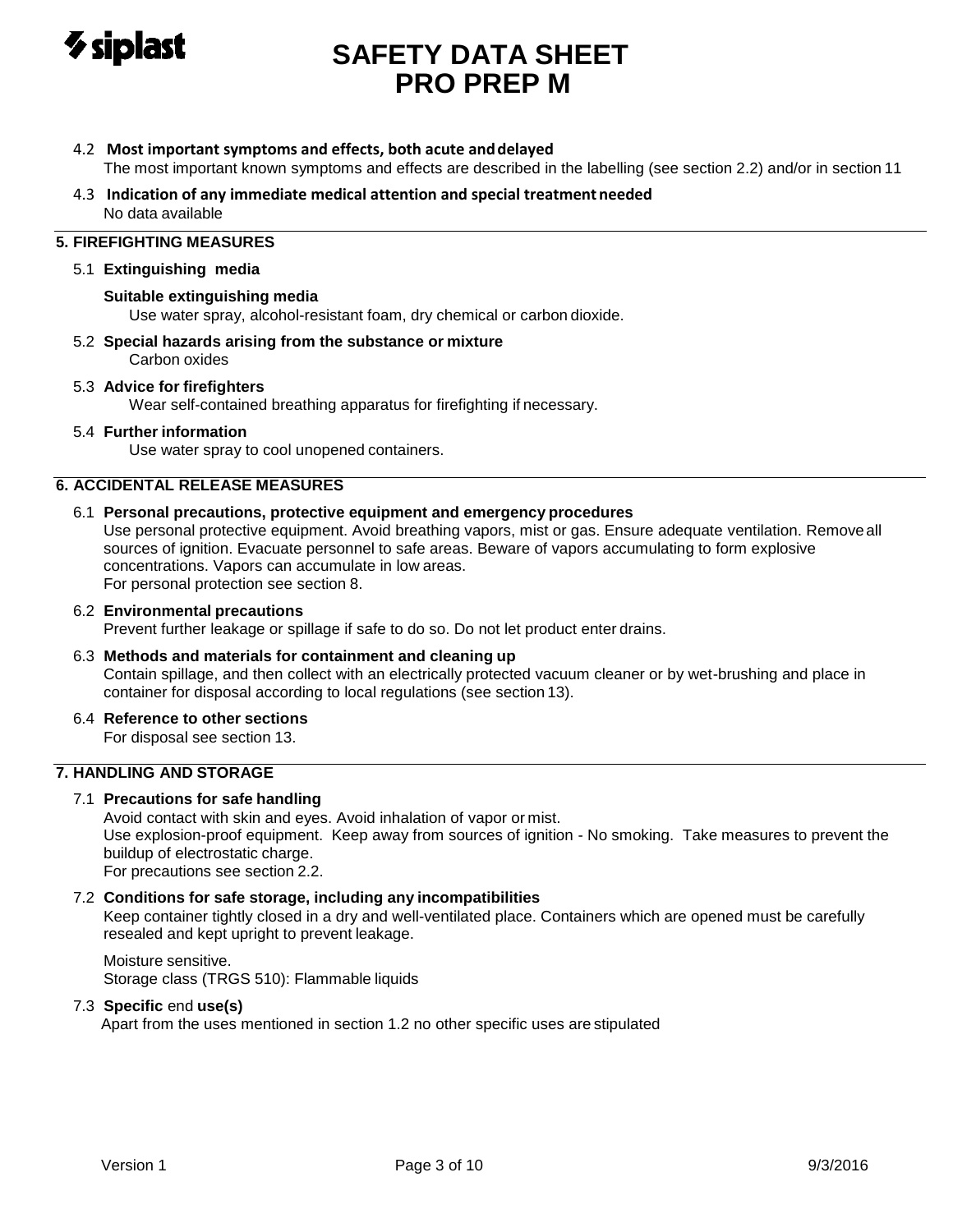

# **8. EXPOSURE CONTROLS/PERSONAL PROTECTION**

## 8.1 **Control parameters**

# **Components with workplace control parameters**

| Component      | CAS-No. | Value               | Control                                        | <b>Basis</b>                             |  |  |  |
|----------------|---------|---------------------|------------------------------------------------|------------------------------------------|--|--|--|
|                |         |                     | parameters                                     |                                          |  |  |  |
| Methyl acetate | 79-20-9 | <b>TWA</b>          | 200.000000                                     | USA. Occupational Exposure Limits        |  |  |  |
|                |         |                     | ppm                                            | (OSHA) - Table Z-1 Limits for Air        |  |  |  |
|                |         |                     | 610.000000                                     | Contaminants                             |  |  |  |
|                |         |                     | mg/m <sup>3</sup>                              |                                          |  |  |  |
|                | Remarks |                     | The value in mg/m <sup>3</sup> is approximate. |                                          |  |  |  |
|                |         | <b>TWA</b>          | 200.000000                                     | USA. ACGIH Threshold Limit Values        |  |  |  |
|                |         |                     | ppm                                            | (TLV)                                    |  |  |  |
|                |         | Headache            | <b>Upper Respiratory Tract irritation</b>      |                                          |  |  |  |
|                |         | Eye irritation      |                                                |                                          |  |  |  |
|                |         | Ocular nerve damage |                                                |                                          |  |  |  |
|                |         | <b>STEL</b>         | 250.000000                                     | <b>USA. ACGIH Threshold Limit Values</b> |  |  |  |
|                |         |                     | ppm                                            | (TLV)                                    |  |  |  |
|                |         |                     |                                                |                                          |  |  |  |
|                |         |                     | <b>Upper Respiratory Tract irritation</b>      |                                          |  |  |  |
|                |         | Headache            |                                                |                                          |  |  |  |
|                |         | Eye irritation      |                                                |                                          |  |  |  |
|                |         | Ocular nerve damage |                                                |                                          |  |  |  |
|                |         | <b>TWA</b>          | 200.000000                                     | <b>USA. NIOSH Recommended</b>            |  |  |  |
|                |         |                     | ppm<br>610.000000                              | <b>Exposure Limits</b>                   |  |  |  |
|                |         |                     | mg/m <sup>3</sup>                              |                                          |  |  |  |
|                |         | <b>ST</b>           | 250.000000                                     | <b>USA. NIOSH Recommended</b>            |  |  |  |
|                |         |                     | ppm                                            | <b>Exposure Limits</b>                   |  |  |  |
|                |         |                     | 760.000000                                     |                                          |  |  |  |
|                |         |                     | mg/m <sup>3</sup>                              |                                          |  |  |  |
|                |         | <b>TWA</b>          | 200 ppm                                        | USA. ACGIH Threshold Limit Values        |  |  |  |
|                |         |                     |                                                | (TLV)                                    |  |  |  |
|                |         |                     | <b>Upper Respiratory Tract irritation</b>      |                                          |  |  |  |
|                |         | Headache            |                                                |                                          |  |  |  |
|                |         |                     | Eye irritation                                 |                                          |  |  |  |
|                |         |                     | Ocular nerve damage                            |                                          |  |  |  |
|                |         | <b>STEL</b>         | 250 ppm                                        | USA. ACGIH Threshold Limit Values        |  |  |  |
|                |         |                     |                                                | (TLV)                                    |  |  |  |
|                |         |                     | <b>Upper Respiratory Tract irritation</b>      |                                          |  |  |  |
|                |         | Headache            |                                                |                                          |  |  |  |
|                |         | Eye irritation      |                                                |                                          |  |  |  |
|                |         | Ocular nerve damage |                                                |                                          |  |  |  |
|                |         | <b>TWA</b>          | 200 ppm                                        | USA. NIOSH Recommended                   |  |  |  |
|                |         |                     | 610 $mg/m3$                                    | <b>Exposure Limits</b>                   |  |  |  |
|                |         | <b>ST</b>           | 250 ppm                                        | <b>USA. NIOSH Recommended</b>            |  |  |  |
|                |         |                     | 760 mg/m <sup>3</sup>                          | <b>Exposure Limits</b>                   |  |  |  |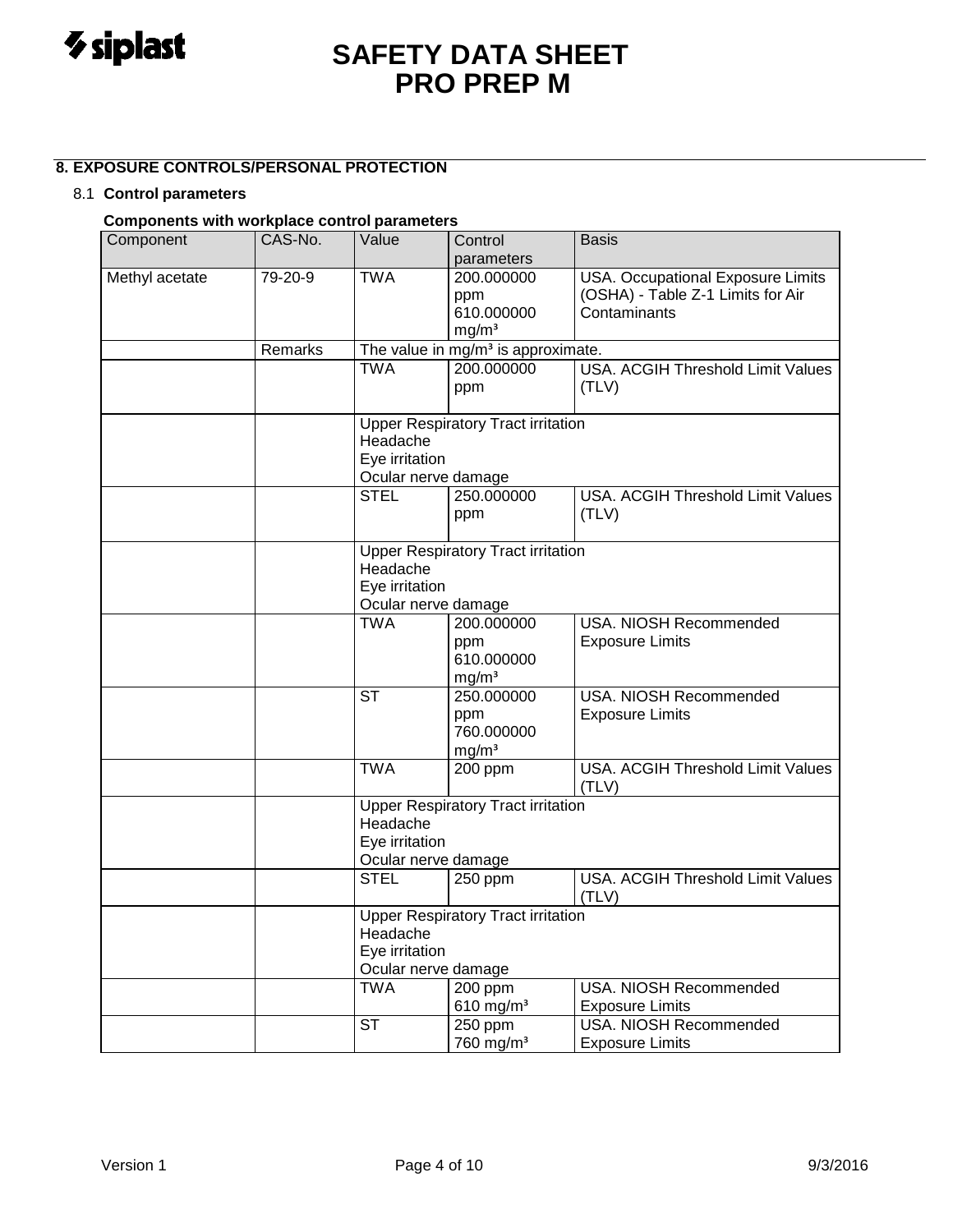| Component | CAS-No. | Value                                | Control<br>parameters              | <b>Basis</b>                                                                                  |
|-----------|---------|--------------------------------------|------------------------------------|-----------------------------------------------------------------------------------------------|
|           |         | <b>TWA</b>                           | 200 ppm<br>610 mg/m <sup>3</sup>   | <b>USA. Occupational Exposure Limits</b><br>(OSHA) - Table Z-1 Limits for Air<br>Contaminants |
|           |         | The value in $mg/m3$ is approximate. |                                    |                                                                                               |
|           |         | <b>TWA</b>                           | $200$ ppm<br>610 mg/m <sup>3</sup> | USA. OSHA - TABLE Z-1 Limits for<br>Air Contaminants - 1910.1000                              |
|           |         | <b>STEL</b>                          | 250 ppm<br>760 mg/m <sup>3</sup>   | USA. OSHA - TABLE Z-1 Limits for<br>Air Contaminants - 1910.1000                              |

## 8.2 **Exposure controls**

## **Appropriate engineering controls**

Handle in accordance with good industrial hygiene and safety practice. Wash hands before breaks and at the end of workday.

## **Personal protective equipment**

## **Eye/face protection**

Face shield and safety glasses. Use equipment for eye protection tested and approved under appropriate government standards such as NIOSH (US) or EN 166(EU).

## **Skin protection**

Handle with gloves. Gloves must be inspected prior to use. Use proper glove removal technique (without touching glove's outer surface) to avoid skin contact with this product. Dispose of contaminated glovesafter use in accordance with applicable laws and good laboratory practices. Wash and dryhands.

Splash contact Material: butyl-rubber Minimum layer thickness: 0.3 mm Break through time: 182 min Material tested: Butoject® (KCL 897 / Aldrich Z677647, Size M)

Data source: KCL GmbH, D-36124 Eichenzell, phone +49 (0)6659 87300, e-mail [sales@kcl.de,](mailto:sales@kcl.de) test method: EN374

If used in solution, or mixed with other substances, and under conditions which differ from EN 374, contact the supplier of the CE approved gloves. This recommendation is advisory only and must be evaluated by an industrial hygienist and safety officer familiar with the specific situation of anticipated use by our customers. It should not be construed as offering an approval for any specific use scenario.

## **Body Protection**

Impervious clothing, flame retardant antistatic protective clothing. The type of protective equipment must be selected according to the concentration and amount of the dangerous substance at the specificworkplace.

## **Respiratory protection**

Where risk assessment shows air-purifying respirators are appropriate use a full-face respirator with multipurpose combination (US) or type AXBEK (EN 14387) respirator cartridges as a backup to engineering controls. If the respirator is the sole means of protection, use a full-face supplied air respirator. Use respirators and components tested and approved under appropriate government standards such as NIOSH (US) or CEN (EU).

## **Control of environmental exposure**

Prevent further leakage or spillage if safe to do so. Do not let product enter drains.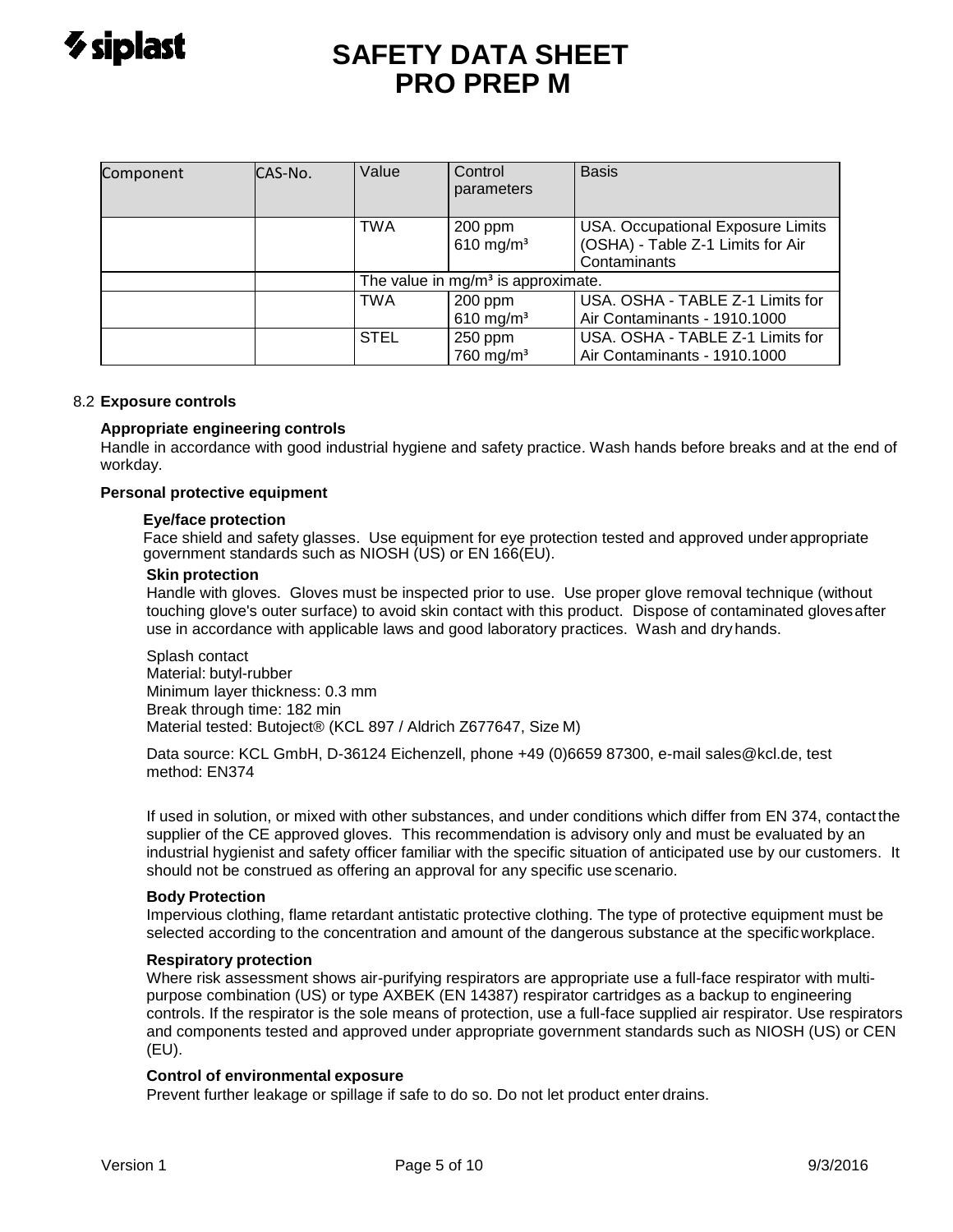

## **9. PHYSICAL AND CHEMICAL PROPERTIES**

## 9.1 **Information on basic physical and chemical properties**

| a) | Appearance                                 | Form: clear, liquid<br>Color: colorless                                  |
|----|--------------------------------------------|--------------------------------------------------------------------------|
| b) | Odor                                       | like fruit                                                               |
| c) | Odor Threshold                             | No data available                                                        |
| d) | pH                                         | No data available                                                        |
| e) |                                            | Melting point/freezing point Melting point/range: -98°C (-144 °F) - lit. |
| f) | Initial boiling point and<br>boiling range | 57 - 58 °C (135 - 136 °F) - lit.                                         |
|    | g)Flash point                              | -12.99 °C (8.62°F) - closed cup - DIN 51755 Part 1                       |
| h) | Evaporation rate                           | No data available                                                        |
| i) | Flammability (solid, gas)                  | No data available                                                        |
| j) | Upper/lower flammability                   | Upper explosion limit: $16\%$ (V)                                        |
|    | or explosive limits                        | Lower explosion limit: $3\%$ (V)                                         |
| k) | Vapor pressure                             | 217 hPa (163 mmHg) at 20°C (68 °F)                                       |
| I) | Vapor density                              | 2.8                                                                      |
| m) | Relative density                           | 0.934 g/cm3 at $25^{\circ}$ C (77 $^{\circ}$ F)                          |
| n) | Water solubility                           | 319 g/l at 20°C (68°F)                                                   |
| O) | Partition coefficient:<br>n- octanol/water | log Pow: 0.18                                                            |
| p) | Auto-ignition temperature                  | 454 C (849°F) at 1,103 hPa (760 mmHg)                                    |
| q) | Decomposition temperature                  |                                                                          |
| r) | Viscosity                                  | No data available                                                        |
| s) | Explosive properties                       | No data available                                                        |
| t) | Oxidizing properties                       | No data available                                                        |
|    | 9.2 Other safety information               |                                                                          |
|    | Surface tension                            | 24 mN/m at $20^{\circ}$ C                                                |
|    | (68°F) Relative vapor density              | 2.8                                                                      |
|    |                                            |                                                                          |

Percent VOC = 100%

# **10. STABILITY AND REACTIVITY**

| 10.1 | <b>Reactivity</b>       |
|------|-------------------------|
|      | No data available       |
|      | 10.2 Chemical stability |

- Stable under recommended storage conditions.
- 10.3 **Possibility of hazardous reactions** Vapors may form explosive mixture with air.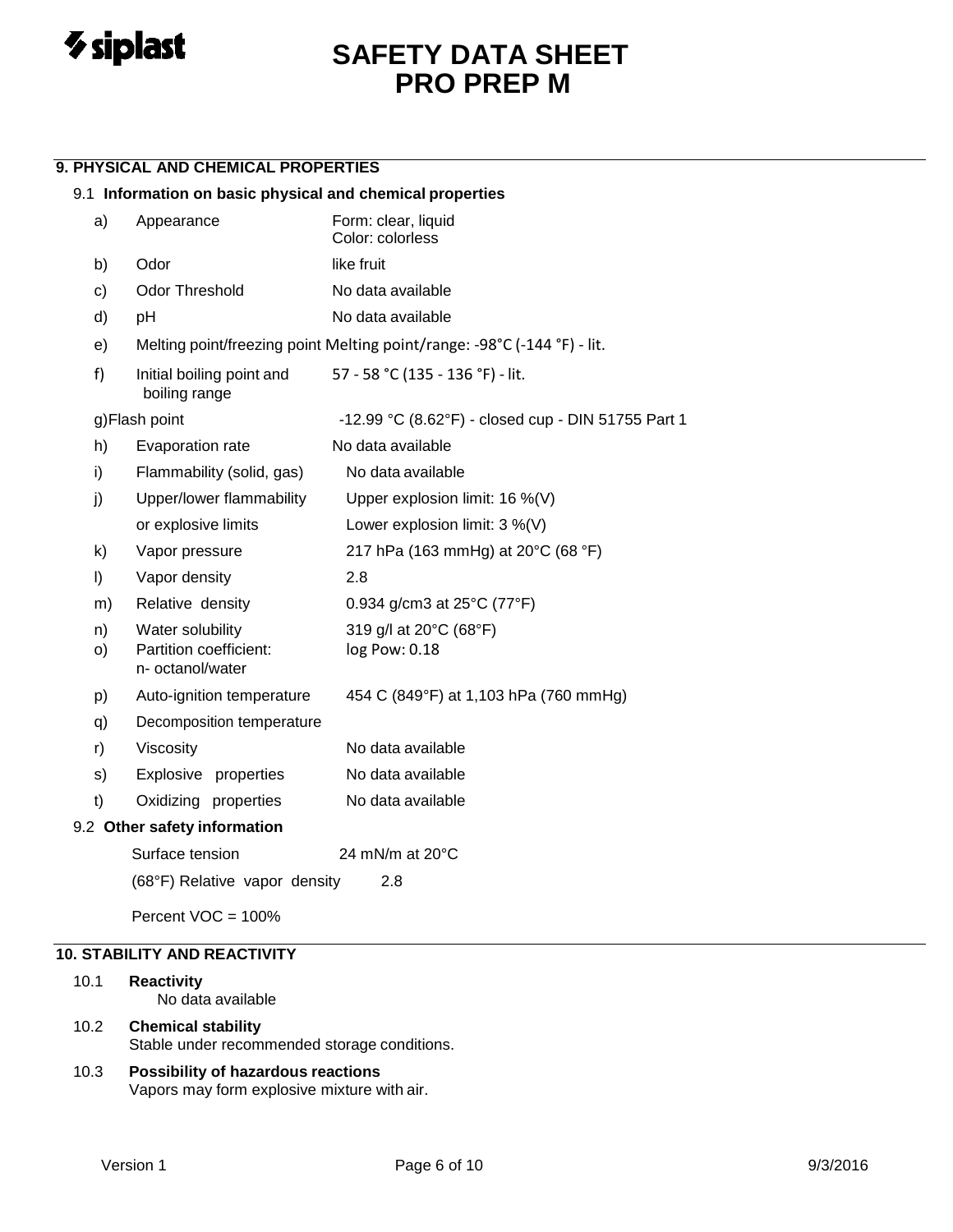

- 10.4 **Conditions to avoid** Heat, flames and sparks.
- 10.5 **Incompatible materials** Strong oxidizing agents
- 10.6 **Hazardous decomposition products** Other decomposition products - No data available In the event of fire: see section 5

# **11. TOXICOLOGICAL INFORMATION**

## 11.1 **Information on toxicological**

## **effects Acute toxicity**

LD50 Oral - Rat - male - 6,482 mg/kg (OECD Test Guideline 401)

LC50 Inhalation - Rabbit - male and female - 4 h - 49.2 - 98.4 mg/l

LD50 Dermal - Rabbit - > 5,000 mg/kg

No data available

## **Skin corrosion/irritation**

Skin - Rabbit Result: No skin irritation - 4 h (OECD Test Guideline 404)

## **Serious eye damage/eye irritation**

Eyes - Rabbit Result: Irritating to eyes. (OECD Test Guideline 405)

#### **Respiratory or skin sensitization** No data available

## **Germ cell mutagenicity**

Ames test S. typhimurium Result: negative OECD Test Guideline 474 Rat - male and female

Result: negative

## **Carcinogenicity**

- IARC: No component of this product present at levels greater than or equal to 0.1% is identified as probable, possible or confirmed human carcinogen by IARC.
- ACGIH: No component of this product present at levels greater than or equal to 0.1% is identified as a carcinogen or potential carcinogen by ACGIH.
- NTP: No component of this product present at levels greater than or equal to 0.1% is identified as a known or anticipated carcinogen by NTP.
- OSHA: No component of this product present at levels greater than or equal to 0.1% is identified as a carcinogen or potential carcinogen by OSHA.

## **Reproductive toxicity**

No data available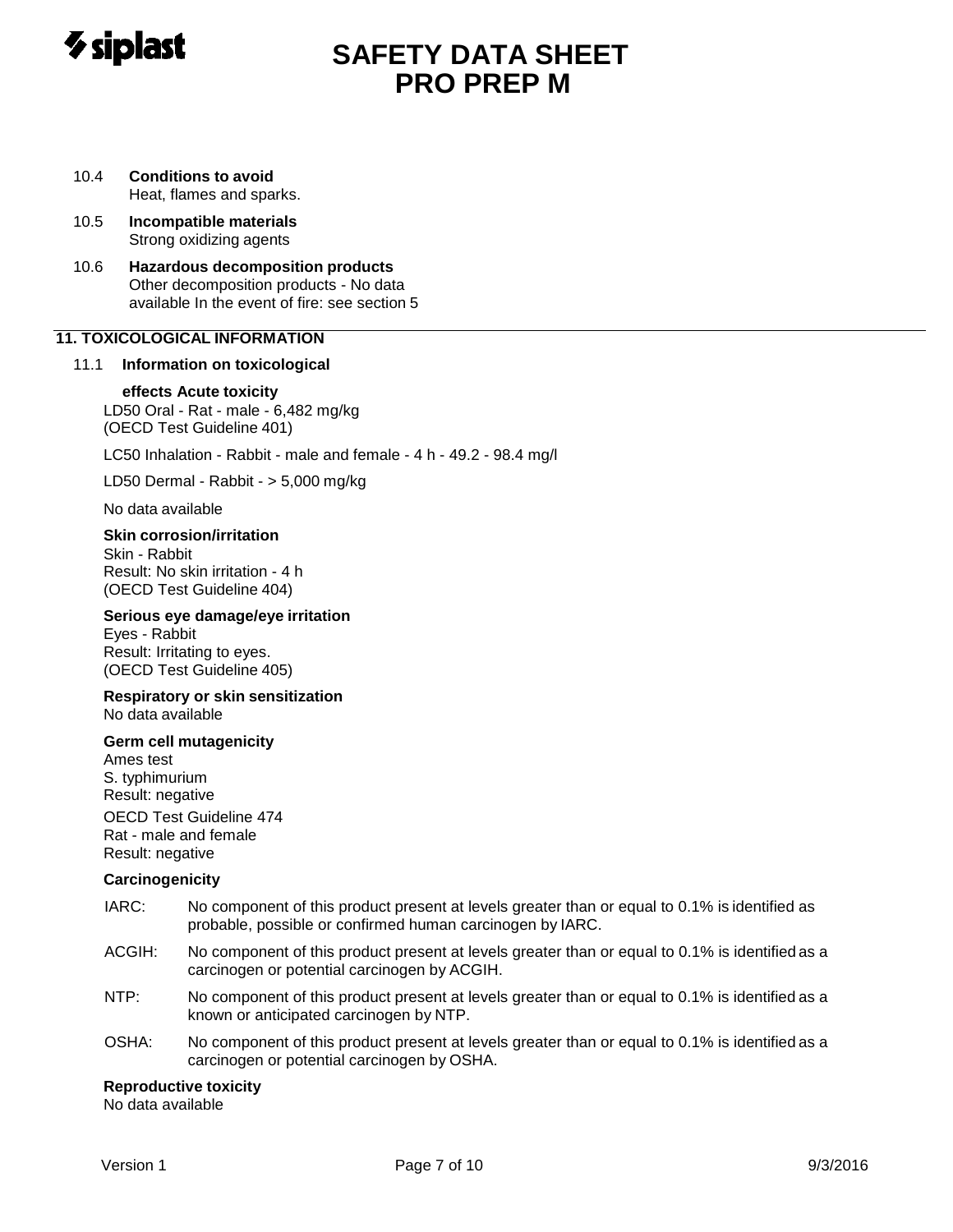

## **Specific target organ toxicity - single exposure**

May cause drowsiness or dizziness. - Central nervous system

## **Specific target organ toxicity - repeated exposure**

#### **Aspiration hazard** No data available

## **Additional Information**

Narcosis: This product is metabolized into formic acid. Humans and other primates metabolize formic acid more slowly than do rodents. Formic acid can build up in the body producing toxic effects possibly leading to death; therefore, data from studies in rodents may have limited relevance for human risk assessment.

# **12. ECOLOGICAL INFORMATION**

## 12.1 **Toxicity**

| Toxicity to fish | static test LC50 - Danio rerio (zebra fish) - 250 - 350 mg/l - 96 h |
|------------------|---------------------------------------------------------------------|
|                  | (OECD Test Guideline 203)                                           |

## Toxicity to daphnia and

| other aquatic invertebrates | static test EC50 - Daphnia magna (Water flea) - 1,026.7 mg/l - 48 h |  |  |  |  |
|-----------------------------|---------------------------------------------------------------------|--|--|--|--|
|-----------------------------|---------------------------------------------------------------------|--|--|--|--|

(OECD Test Guideline 202)

Toxicity to algae static test EC50 - Desmodesmus subspicatus (Scenedesmus subspicatus) - > 120 mg/l - 72 h (OECD Test Guideline 201)

Toxicity to bacteria EC50 - Pseudomonas putida - 6,000 mg/l - 16 h

## 12.2 **Persistence and degradability**

Biodegradability aerobic - Exposure time 28 d Result: 70 % - Readily biodegradable (OECD Test Guideline 301D)

12.3 **Bioaccumulative potential** No data available

# 12.4 **Mobility in soil**

No data available

# 12.5 **Results of PBT and vPvB assessment**

PBT/vPvB assessment not available as chemical safety assessment not required/not conducted

## 12.6 **Other adverse effects**

No data available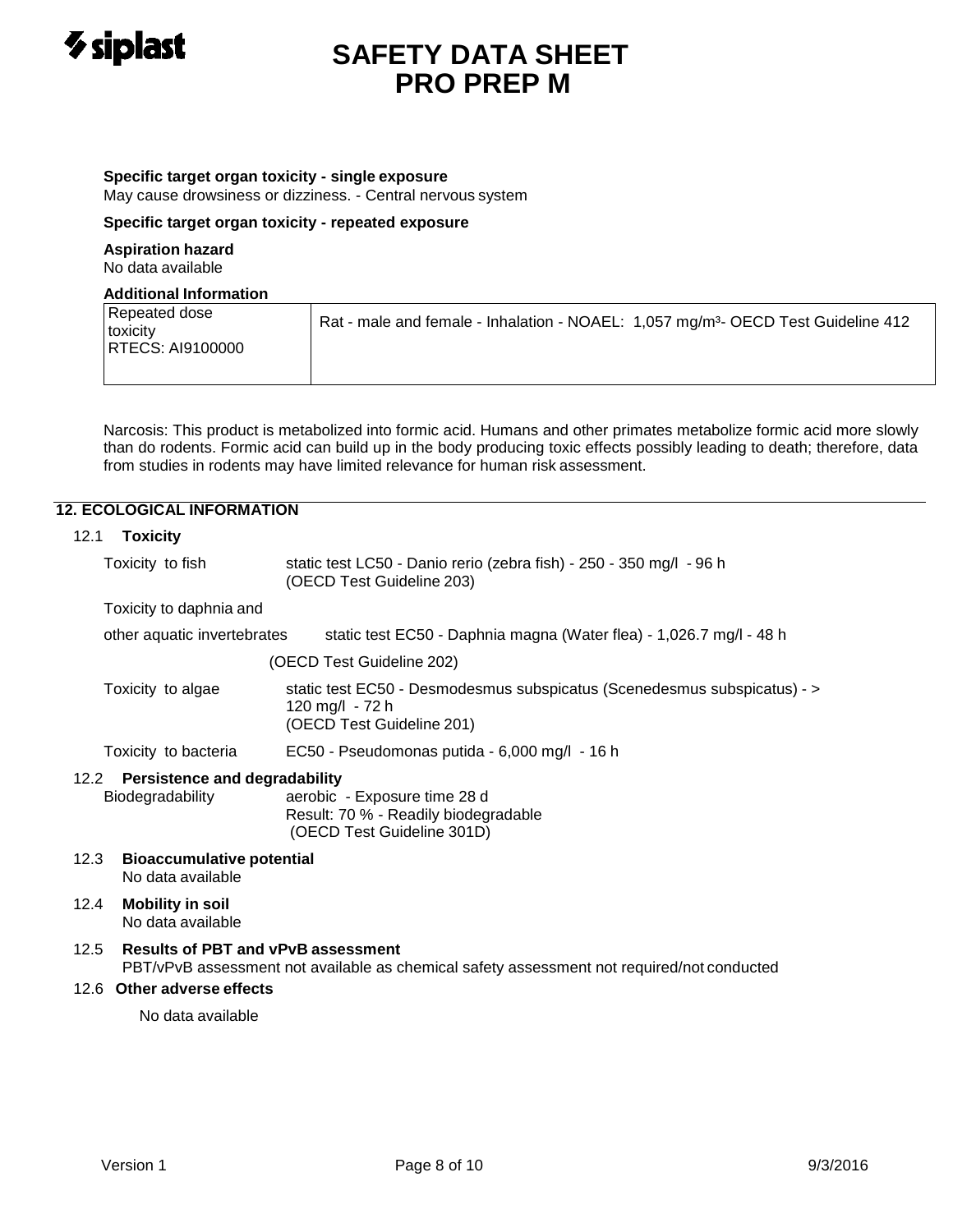

## **13. DISPOSAL CONSIDERATIONS**

## 13.1 **Waste treatment**

## **methods Product**

Burn in a chemical incinerator equipped with an afterburner and scrubber but exert extra care in igniting as this material is highly flammable. Offer surplus and non-recyclable solutions to a licensed disposal company. Contact a licensed professional waste disposal service to dispose of this material.

#### **Contaminated packaging**

Dispose of as unused product.

## **14. TRANSPORT INFORMATION**

## **DOT (US)**

UN number: 1231 Class: 3 Packing group: II Proper shipping name: Methyl acetate Reportable Quantity (RQ):

Poison Inhalation Hazard: No

# **IMDG**

| <b>IMDG</b><br>UN number: 1231<br>Class: 3<br>Proper shipping name: METHYL ACETATE | Packing group: II | EMS-No: F-E. S-D |
|------------------------------------------------------------------------------------|-------------------|------------------|
| <b>IATA</b>                                                                        |                   |                  |

UN number: 1231 Class: 3 Packing group: II Proper shipping name: Methyl acetate

# **15. REGULATORY INFORMATION**

## **SARA 302 Components**

No chemicals in this material are subject to the reporting requirements of SARA Title III, Section 302.

## **SARA 313 Components**

This material does not contain any chemical components with known CAS numbers that exceed the threshold (De Minimis) reporting levels established by SARA Title III, Section 313.

## **SARA 311/312 Hazards**

Fire Hazard, Acute Health Hazard

**Massachusetts Right To Know Components**

| $1.11$ and $0.001$ and $0.001$ and $0.001$ and $0.001$ and $0.001$ and $0.001$ and $0.001$ and $0.001$ and $0.001$ and $0.001$ and $0.001$ and $0.001$ and $0.001$ and $0.001$ and $0.001$ and $0.001$ and $0.001$ and $0.001$ |         |                      |
|--------------------------------------------------------------------------------------------------------------------------------------------------------------------------------------------------------------------------------|---------|----------------------|
|                                                                                                                                                                                                                                | CAS-No. | <b>Revision Date</b> |
| Methyl acetate                                                                                                                                                                                                                 | 79-20-9 | 1993-04-24           |
| <b>Pennsylvania Right To Know Components</b>                                                                                                                                                                                   |         |                      |
|                                                                                                                                                                                                                                | CAS-No. | <b>Revision Date</b> |
| Methyl acetate                                                                                                                                                                                                                 | 79-20-9 | 1993-04-24           |
| <b>New Jersey Right To Know Components</b>                                                                                                                                                                                     |         |                      |
|                                                                                                                                                                                                                                | CAS-No. | <b>Revision Date</b> |
| Methyl acetate                                                                                                                                                                                                                 | 79-20-9 | 1993-04-24           |
| <b>California Prop. 65 Components</b>                                                                                                                                                                                          |         |                      |